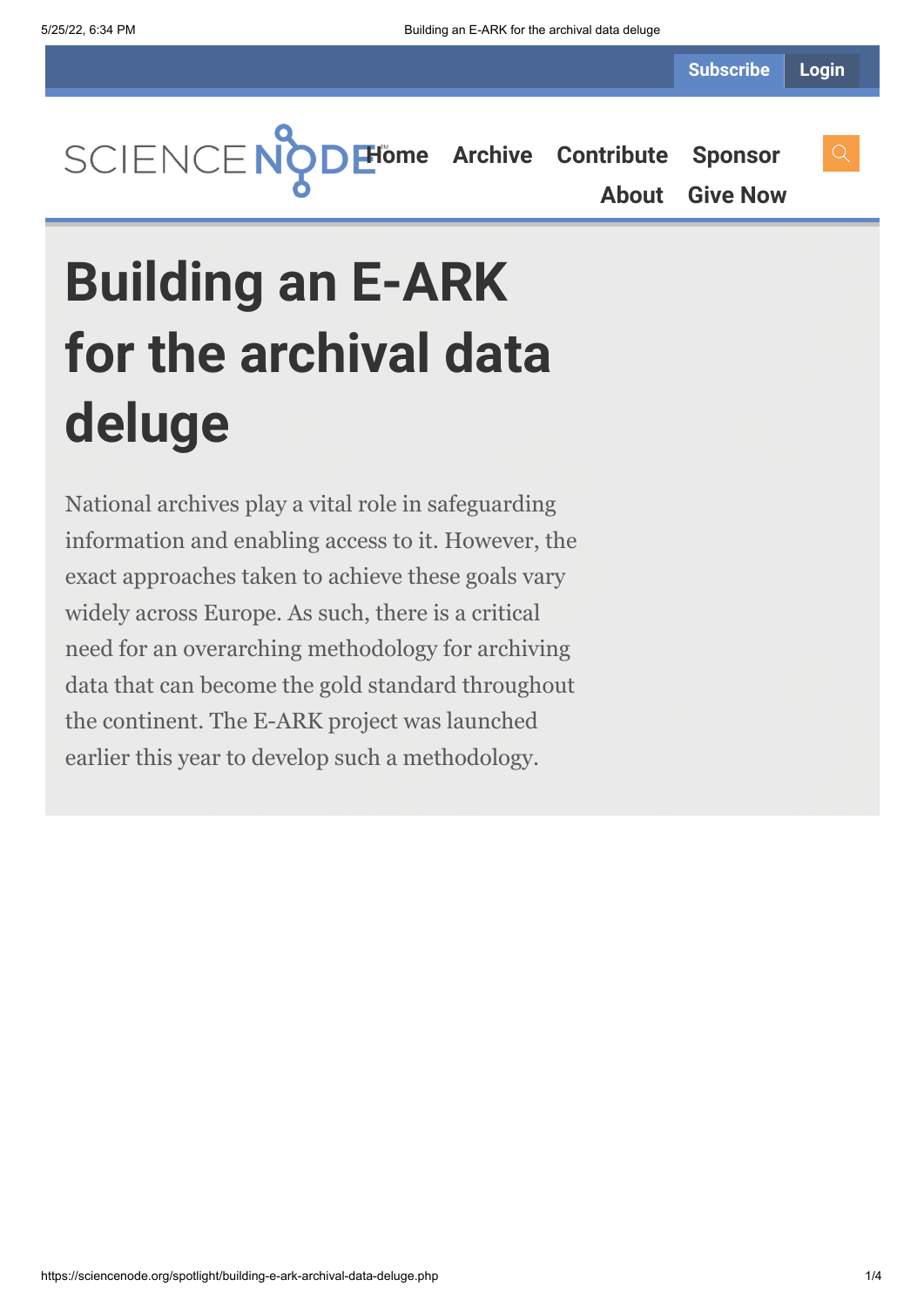

*Participants at the launch of the project in Lisbon, Portugal, earlier this year. Image courtesy E-ARK project.*

National archives play a vital role in safeguarding information and enabling access to it. However, the exact approaches taken to achieve these goals vary widely across Europe. As such, there is a critical need for an overarching methodology for archiving data that can become the gold standard throughout the continent. This methodology must address business and operational issues, as well as technical solutions for acquiring, preserving, and re-using information.

[The E-ARK project](http://eark-project.eu/) was launched earlier this year to develop such a methodology. E-ARK stands for 'European Archival Records and Knowledge Preservation' and the project is set to run for three years, until early 2017.

[The project, which is co-funded by the European](http://ec.europa.eu/index_en.htm) Commission under its ICT Policy Support [Programme, will examine current best pra](http://ec.europa.eu/digital-agenda/en/ict-policy-support-programme)ctices to create a pilot archiving service to keep records authentic and usable. This should minimize the loss **Posted on JUL 2 2014 7:25AM**

## **Share this story**



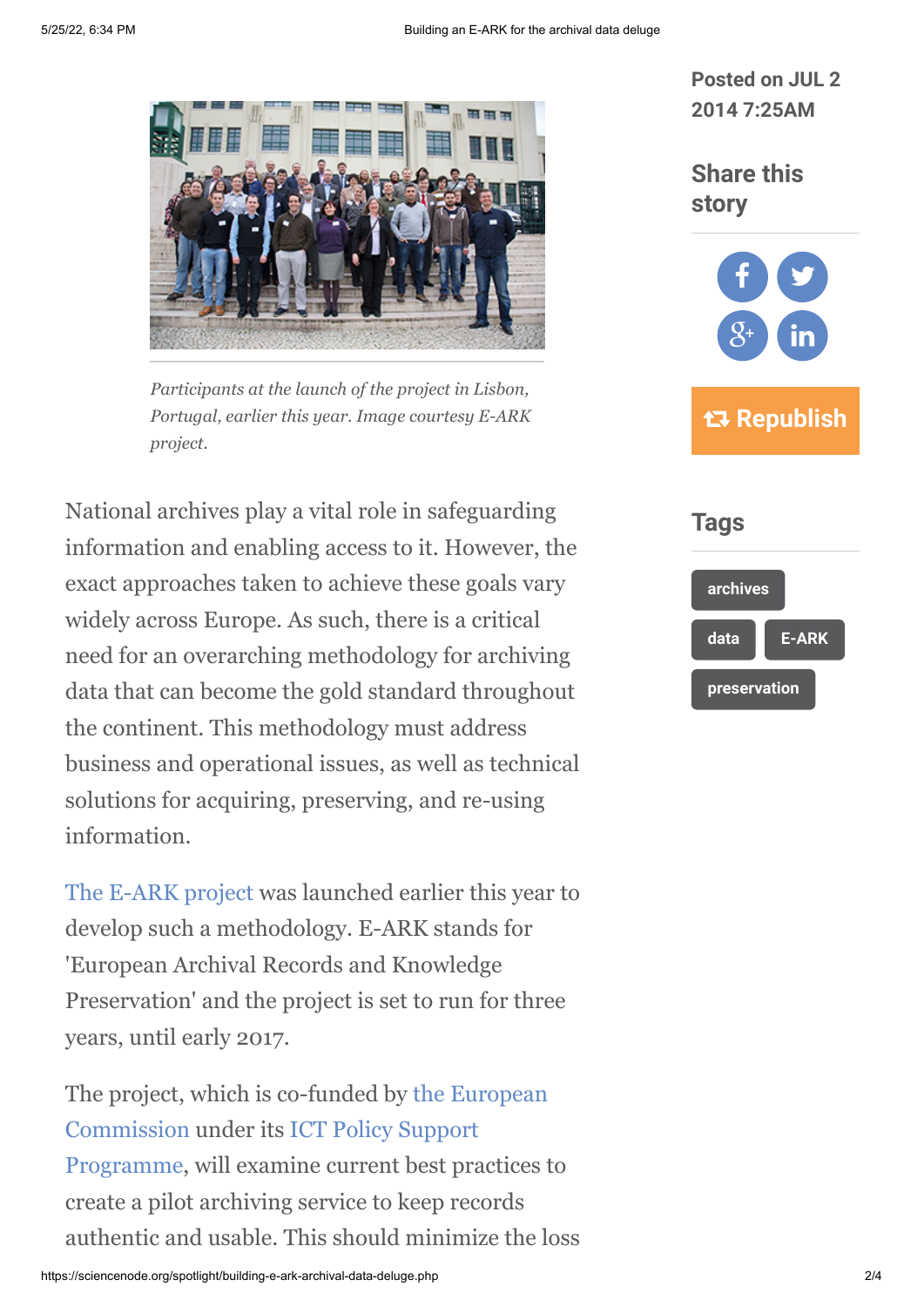of information, while also ensuring that maximum benefit can be obtained from the information stored in the archives.

"What we're doing is really ambitious," says Janet Delve of [the University of Portsmouth, UK](http://www.port.ac.uk/), who is coordinator of the project. "We're helping people to get data in, we're helping archives to create an infrastructure, and then we're using 'big data approaches' to make any data marked as open that which is not private or classified - available to government departments, businesses, and individuals for data mining."

"It's important for society that we don't just take our important governmental records and bury them in dusty rooms. So much of our national treasure these days is in digital form," says Delve. "Of course some things need to remain secret, but we're currently seeing a big push towards open data. So, it's important that we get those things that can be open out to people."

*Find out more about E-ARK on the project website, [here](http://eark-project.eu/).*

*- Andrew Purcell*

# **Join the conversation**